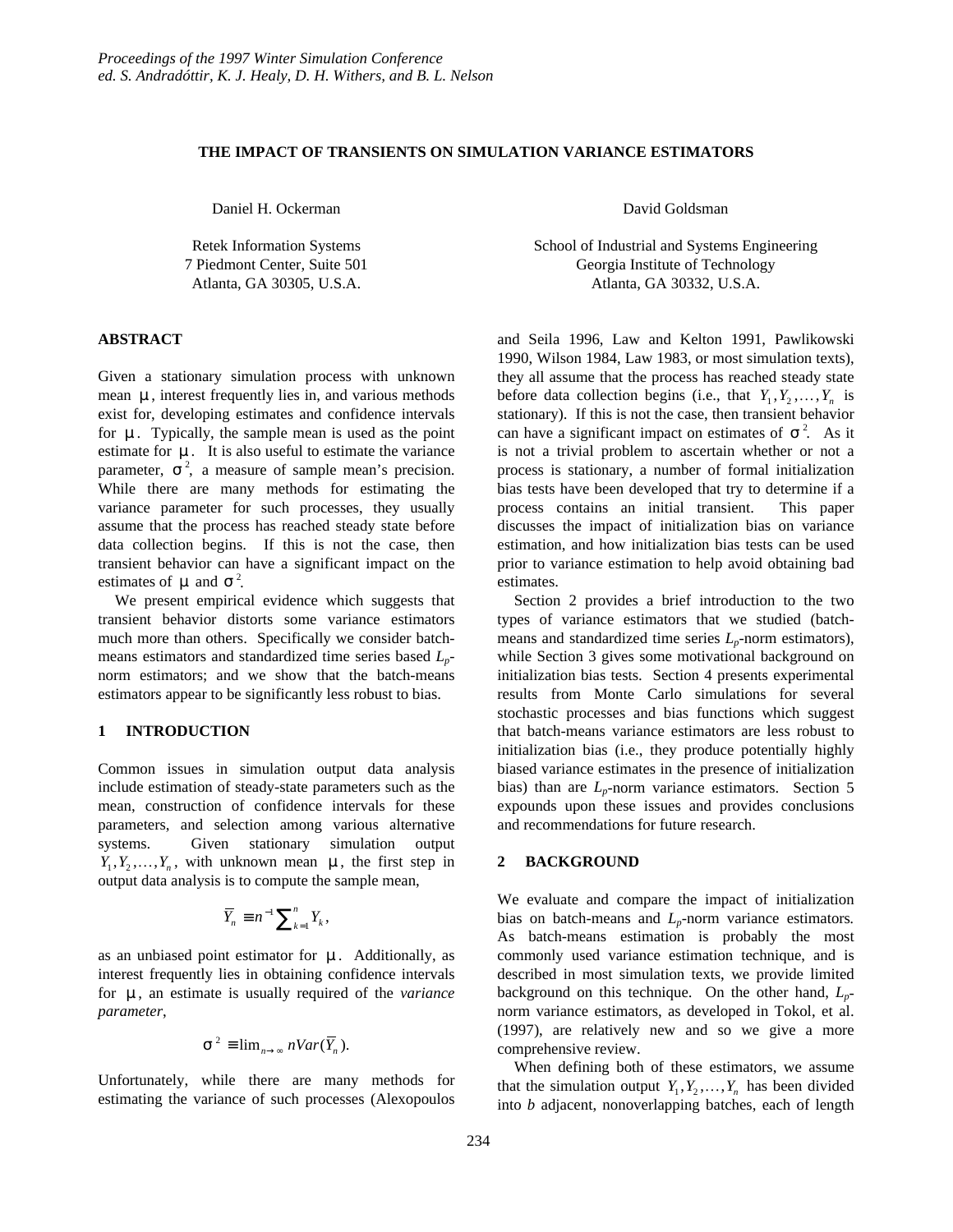*m* (we also assume that  $n = mb$ ); thus, batch  $i$  ( $1 \le i \le b$ ) consists of the observations  $Y_{(i-1)m+1}, \ldots, Y_{im}$ . We introduce the notation

$$
\overline{Y}_l \equiv l^{-1} \sum\nolimits_{k=1}^l Y_k \ ,
$$

and

$$
\overline{Y}_{i,j} \equiv j^{-1} \sum_{k=1}^{j} Y_{(i-1)m+k} ,
$$

for  $1 \leq l \leq n$ ,  $1 \leq i \leq b$ , and  $1 \leq j \leq m$ . Note that  $\overline{Y}_{i,m}$  is the *i*th batch mean.

### **2.1 Batch-Means Variance Estimators**

The batch-means estimator, as described almost everywhere, is defined as

$$
V_{BM,b}(m) = \frac{m \sum_{i=1}^{b} (\overline{Y}_n - \overline{Y}_{i,m})^2}{b-1}.
$$

For a fixed  $b \ge 2$ , as  $m \rightarrow \infty$ , it is known that

$$
V_{BM,b}(m) \stackrel{\mathcal{D}}{\rightarrow} \frac{\mathbf{s}^2 \mathbf{c}_{b-1}^2}{b-1},
$$

where "→ *D* **"** denotes convergence in distribution (see Billingsley 1968) and  $c_{b-1}^2$  represents a random variable having a  $c^2$ -distribution with *b*-1 degrees of freedom. Hence, under uniform integrability (see Chung 1974),  $E[V_{BM,b}(m)] \rightarrow s^2$ , and one can use  $V_{BM,b}(m)$  to estimate  $s^2$ .

### **2.2** *Lp***-norm Variance Estimators**

*Lp*-norm variance estimators are based upon standardized time series (STS) techniques. The STS from batch *i* is defined as

$$
T_{i,m}(t) \equiv \frac{\text{Lmt } \mathsf{J}(\overline{Y}_{i,m} - \overline{Y}_{i,\lfloor mt \rfloor})}{s\sqrt{m}} \text{ for } 0 \le t \le 1,
$$

where  $|\cdot|$  is the floor function. Under any of several possible sets of relatively mild conditions (see Glynn and Iglehart 1990 or Schruben 1983),

$$
\left(\sqrt{m}\left(\overline{Y}_{i,m}-\mathbf{m}\right),\mathbf{s}\,T_{i,m}\right)\stackrel{\mathcal{D}}{\rightarrow}\left(\mathbf{s}\,W(1),\mathbf{s}\,B\right),\,
$$

where  $W(t)$  [ $B(t)$ ] is a standard Brownian motion [bridge] process (cf. Billingsley 1968).

The *L<sub>p</sub>*-norm variance estimates are based on certain functionals of the STS and the convergence of these functionals to those of a Brownian bridge process. Let

$$
L_{p,k,i}(m) \equiv \mathbf{s}^{2} \left| \int_{0}^{1} \text{sgn}(T_{i,m}^{k}(t)) \left| T_{i,m}(t) \right|^{p} dt \right|^{2/p}
$$

for  $p > 0$  and  $k = 0,1$  be the  $L_p$  norms of the time series from batch *i*, where

$$
sgn(x) \equiv \begin{cases} +1 & \text{if } x \ge 0 \\ -1 & \text{if } x < 0 \end{cases}.
$$

(Note that when  $p = \infty$ , this reduces to the square of the common sup-norm functional.) Since

$$
\boldsymbol{s}\,T_{_{i,m}} \stackrel{\mathcal{D}}{\rightarrow} \boldsymbol{s}\,B\,,
$$

the continuous mapping theorem (see Theorem 5.1 of Billingsley 1968) with mapping

$$
h(x) = \left| \int_0^1 \operatorname{sgn}(x^k) |x|^p dt \right|_{\mathscr{F}}^{\mathscr{F}_p},
$$

can be applied to  $\{sT_{i,m}\}\)$  to show that

$$
L_{p,k,i}(m) \stackrel{\mathcal{D}}{\rightarrow} L_{p,k} ,
$$

where

$$
L_{p,k} \equiv \mathbf{s}^2 \left| \int_0^1 \text{sgn}(B^k(t)) \left| B(t) \right|^p dt \right|^{2/p}.
$$

Let us define

$$
\overline{L}_{p,k,b}(m) \equiv \frac{1}{b} \sum_{i=1}^{b} L_{p,k,i}(m) .
$$

If we assume that the  $L_{p,k,i}$  's are independent and that  ${h(\boldsymbol{s} T_{i,m})}$  are uniformly integrable, then we have that as  $m \rightarrow \infty$ ,

$$
E\big[\overline{L}_{p,k,b}(m)\big] \to E\big[L_{p,k}\big]\equiv \mathbf{s}^2 c_{p,k},
$$

where the  $c_{p,k}$  values, as generated in Tokol, et al. (1997), are provided in Table 1. Thus,

$$
V_{p,k,b}(m) \equiv \overline{L}_{p,k,b}(m)/c_{p,k}
$$

is an asymptotically unbiased estimate of the variance parameter of the original time series. The performance of (and a much more detailed background on)  $L_p$ -norm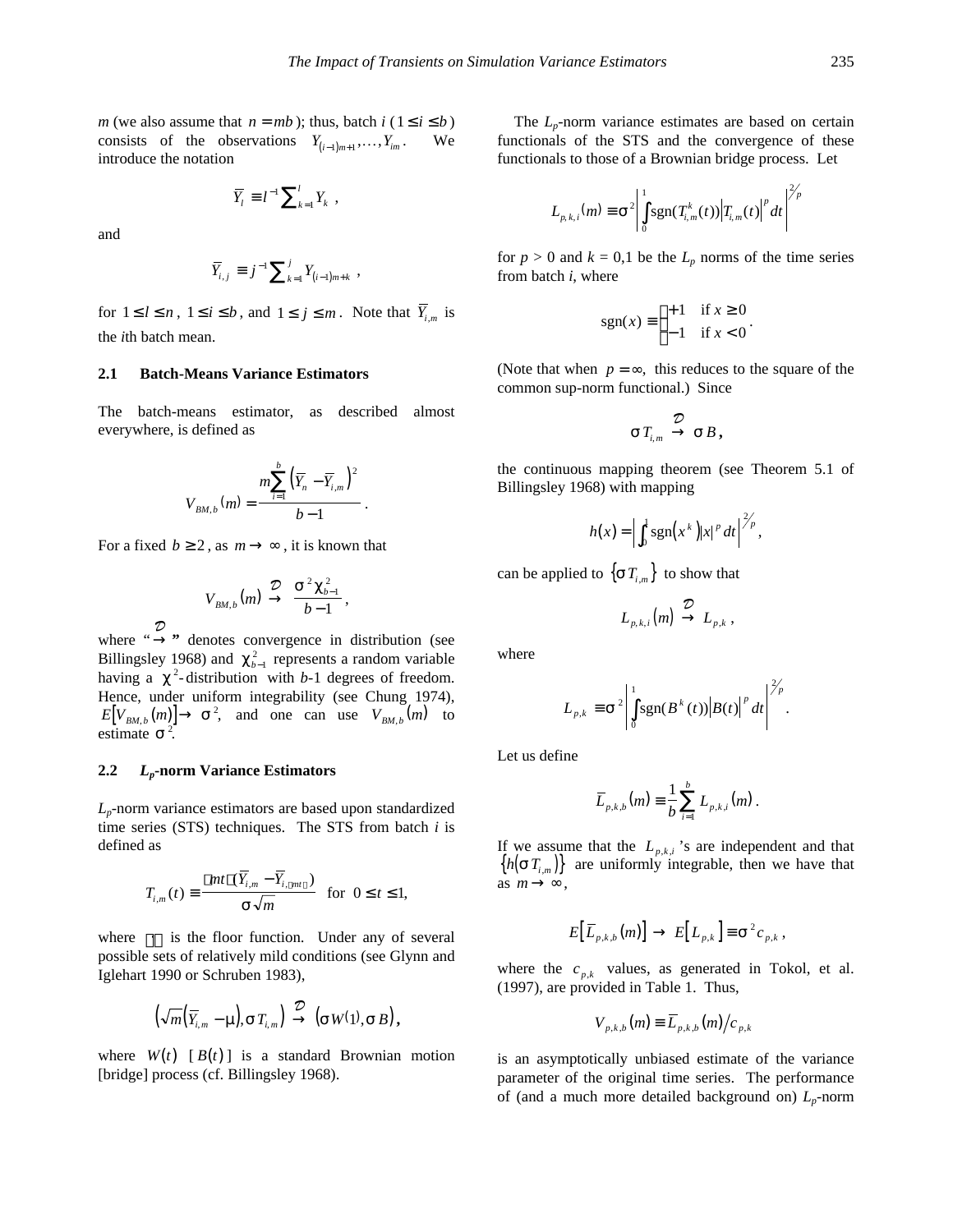estimators for certain (*p*,*k*) pairs is studied in Goldsman, et al. (1997). In particular, the  $(p,k) = (1,1)$  case corresponds to Schruben's (1983) area estimator, and the  $(p,k) = (2,0)$  case is the Cramér-von Mises estimator of Goldsman, Kang, and Seila (1997).

Table 1: Lp-Norm *cp,k* Values

|                | $c_{p,0}$ | $c_{p,1}$ |
|----------------|-----------|-----------|
|                | 0.11667   | 0.08333   |
| $\mathfrak{D}$ | 0.16667   | 0.1432    |
| 3              | 0.2084    | 0.1912    |
| 5              | 0.2754    | 0.2645    |
| 10             | 0.3848    | 0.3799    |
| 80             | 0.6807    | 0.6805    |
| $\infty$       |           | 0.82247   |

### **3 INITIALIZATION BIAS TESTS**

When constructing either of the variance estimators discussed in Section 2, one assumes that the simulation output does not contain a "significant" initial transient. Although transient behavior is not always easy to detect in simulation output, it can seriously impact the center and the length (and hence the validity) of confidence intervals for  $\boldsymbol{m}$  and  $\boldsymbol{s}^2$ . Most of the methods for dealing with this dilemma (Ockerman and Goldsman 1996, Goldsman, Schruben, and Swain 1994, Chance 1993, Wilson and Pritsker 1978) involve either specifying initial conditions, providing truncation rules, and/or testing for initialization bias.

In some cases, enough is understood about a system to be able to start the simulation in a condition that is representative of steady state. If possible, this is the desired approach. Otherwise, the simulation is usually started in an arbitrary condition and the output data from an initial time period are discarded (i.e., not used in the output analysis process). This initial time period should extend until the simulation has reached a condition that is representative of steady state; but it is not always obvious how long a simulation must run before it reaches steady state. Rules for determining what portion of the initial data to throw out are called truncation rules (Glynn and Inglehart 1987, Snell and Schruben 1985, Heidelberger and Welch 1983, Kelton and Law 1983).

After we believe that the transient portion of the data has been removed, and the remaining process is deemed stationary, then an initialization bias test can be performed to determine if, statistically, this is indeed the case. These initialization bias tests are typically hypothesis tests with null hypothesis,  $H_0$ : *no initialization bias present*, and alternative hypothesis, *H*<sup>1</sup> : *initialization bias present* (Ockerman and Goldsman

1996, Goldsman, Schruben, and Swain 1994, Vassilacopoulos 1989, Schruben, Singh, and Tierney 1983, Schruben 1982).

Certain initialization bias tests are much more powerful at detecting bias than others; unfortunately they also tend to have an increased false alarm rate. It is not clear which test should be applied in any given situation (Cash, et al. 1992). We show in Section 4 that the choice of which initialization bias test to use in a given context should perhaps be linked to the choice of the estimator that will subsequently be used to estimate the variance.

### **4 MONTE CARLO EXPERIMENTS**

How concerned do we have to be about detecting initialization bias? Just how skewed are the various variance estimators by initialization bias? We present results for the batch-means estimator and for the two "extreme" members of the class of *Lp*-norm estimators  $(i.e., V_{1,1,b}(m) \text{ and } V_{\infty,0,b}(m)).$ 

Tables 2-4 are based on 10,000 Monte Carlo runs and provide a quantitative feel for the magnitude of the sensitivity of the batch-means and  $L_p$ -norm estimators to slight nonstationarities. The tables give estimates of the expected values of the three variance parameter estimators for three stochastic processes, five run lengths (from 64 to 16384), and three batching schemes (4, 8, and 16 batches).

The three stationary processes considered are:

A step process [STEP],  $Y_i$ ,  $j = 1,2,...$ , where the *Yj* 's are independent and identically distributed  $(i.i.d.) \pm 1$ , each with probability 0.5. For this process  $s^2 = 1$ .

A first-order autoregressive process [AR(1)],  $Y_{j+1} = fY_j + Z_{j+1}, j = 1,2,...$ , where the  $Z_j$ 's are i.i.d.  $\mathcal{U}(0, 1 - f^2)$  with  $-1 < f < 1$ . (We consider  $f =$ 0.9, in which case  $s^2 = 19$ .)

A first-order moving average process [MA(1)],  $Y_{j+1} = fZ_j + Z_{j+1}, j = 1,2,...$ , where the  $Z_j$ 's are i.i.d.  $\mathcal{U}(0,1)$ . (We consider  $\mathbf{f} = -0.9$ , so that  $\mathbf{s}^2 =$ 0.01.)

For each of the stochastic processes, we consider both a stationary and a nonstationary version. The stationary version is generated by initializing the process from the steady-state distribution. The nonstationary version is formed by adding a slight transient-mean function similar to that in Figure 1 to the stationary process on a point-bypoint basis, i.e.,  $y_i = x_i + e_i$  where  $\{x_i\}$  is the stationary stochastic process and  ${e_i}$  is the bias function, where  $e_{i+1} = e_i (1-10/n)$  and  $e_1$  is chosen in such a way that we can compare results among the three stochastic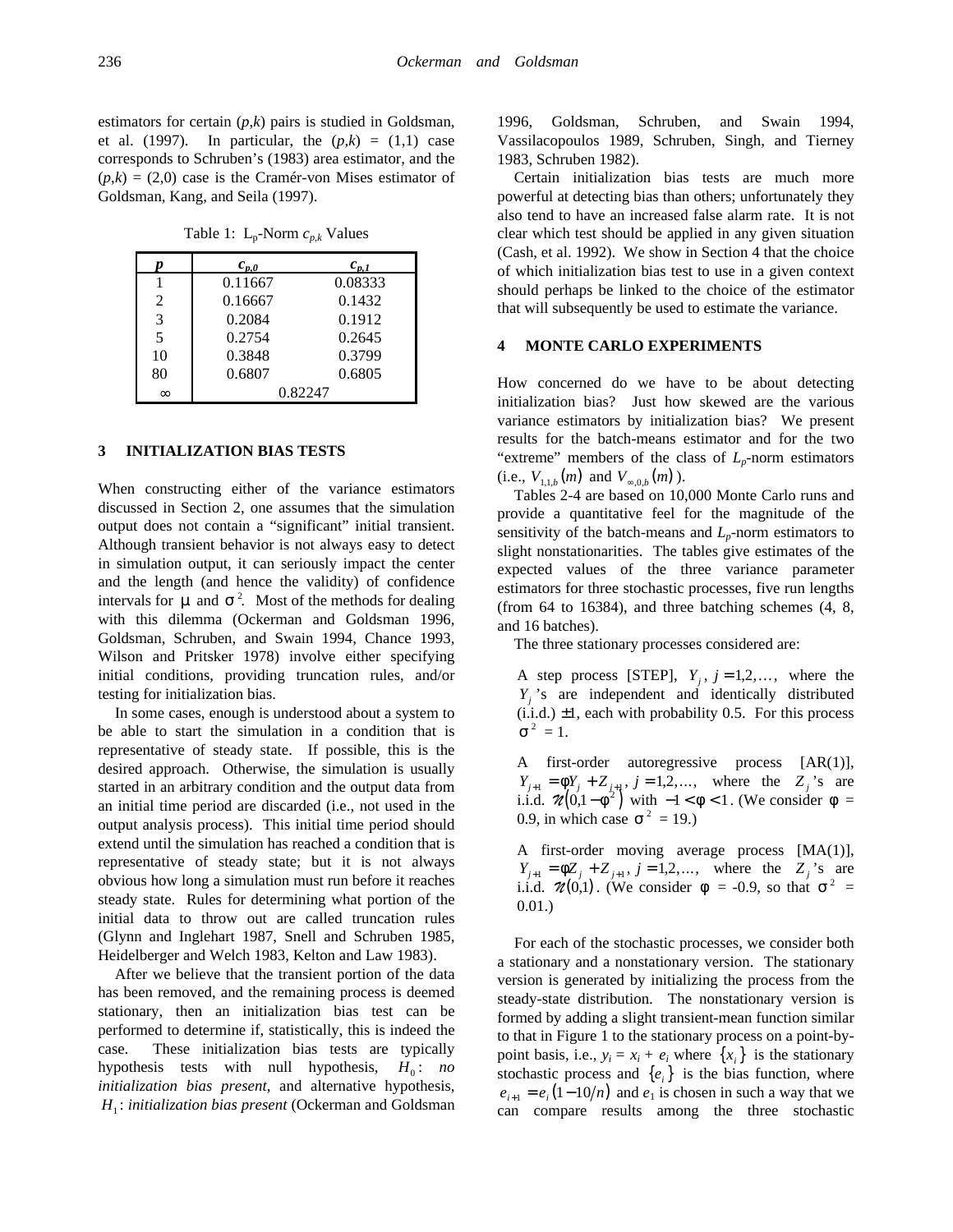processes. Specifically, to standardize the amount of added bias (in order to regulate the bias levels), we use the artificial measure

$$
k_n = \sum_{i=1}^n \frac{(\bar{e} - e_i)^2}{n-1},
$$

where  $\bar{e}$  is the mean of the bias terms and  $e_1$  is adjusted so that  $k_n$  is a fixed multiple of the process variance.



Figure 1: Sample Transient Mean Function

The top entries in each of the tables represent the estimated expected values of the variance estimates based on the nonstationary processes, while the bottom entries (in parentheses) represent the expected values of the variance estimates obtained from the stationary ones. Any significant differences between the top and bottom entries in the tables represent the impact of the initial transient.

| h  | <b>Estimator Type</b>      | $n = 64$ | $n = 256$ | $n = 1024$ | $n = 4096$ | $n = 16384$ |
|----|----------------------------|----------|-----------|------------|------------|-------------|
|    | $L_p$ -Norm $(p,k)=(1,1)$  | 1.00     | 1.01      | 1.06       | 1.25       | 1.98        |
|    |                            | (0.99)   | (0.99)    | (0.99)     | (1.00)     | (1.00)      |
| 4  | $L_n$ -Norm (p=∞)          | 0.75     | 0.88      | 0.96       | 1.06       | 1.31        |
|    |                            | (0.75)   | (0.88)    | (0.93)     | (0.97)     | (0.98)      |
|    | <b>Batch Means</b>         | 1.02     | 1.03      | 1.14       | 1.54       | 3.15        |
|    |                            | (1.01)   | (1.00)    | (1.00)     | (1.01)     | (0.99)      |
|    | $L_p$ -Norm $(p,k)=(1,1)$  | 0.99     | 1.00      | 1.01       | 1.04       | 1.18        |
|    |                            | (0.99)   | (1.00)    | (1.00)     | (1.00)     | (1.00)      |
| 8  | $L_p$ -Norm ( $p=\infty$ ) | 0.63     | 0.83      | 0.92       | 0.97       | 1.04        |
|    |                            | (0.63)   | (0.83)    | (0.91)     | (0.96)     | (0.98)      |
|    | <b>Batch Means</b>         | 1.01     | 1.02      | 1.08       | 1.34       | 2.32        |
|    |                            | (1.01)   | (1.00)    | (1.00)     | (1.00)     | (1.00)      |
|    | $L_p$ -Norm $(p,k)=(1,1)$  | 0.94     | 1.00      | 1.00       | 1.01       | 1.03        |
|    |                            | (0.94)   | (1.00)    | (1.00)     | (1.00)     | (1.00)      |
| 16 | $L_n$ -Norm (p=∞)          | 0.48     | 0.75      | 0.88       | 0.94       | 0.98        |
|    |                            | (0.48)   | (0.75)    | (0.88)     | (0.94)     | (0.97)      |
|    | <b>Batch Means</b>         | 1.01     | 1.01      | 1.04       | 1.17       | 1.69        |
|    |                            | (1.01)   | (1.00)    | (1.00)     | (1.00)     | (1.00)      |

Table 2: Impact of Initialization Bias on Variance Estimates for a STEP Process\*

\* Top (bottom) entries for each estimator represent the sample mean of the variance estimates for a nonstationary (stationary) STEP process. The true variance for the STEP process is 1.0. Significant deviations in the top entries represent the effects of bias.

| Table 3: Impact of Initialization Bias on Variance |  |
|----------------------------------------------------|--|
| Estimates for an $AR(1)$ Process*                  |  |

| h  | <b>Estimator Type</b>       | n=64  | $n = 256$ | $n = 1024$ | $n = 4096$ | $n = 16384$ |
|----|-----------------------------|-------|-----------|------------|------------|-------------|
|    | $L_p$ -Norm $(p,k)=(1,1)$   | 3.3   | 12.8      | 23.1       | 43.5       | 118.0       |
|    |                             | (2.8) | (11.3)    | (16.9)     | (18.3)     | (18.8)      |
| 4  | $L_p$ -Norm ( $p=\infty$ )  | 1.2   | 5.9       | 13.2       | 22.7       | 44.8        |
|    |                             | (1.0) | (5.5)     | (11.4)     | (15.1)     | (17.0)      |
|    | <b>Batch Means</b>          | 8.5   | 18.9      | 32.1       | 72.6       | 234.0       |
|    |                             | (7.6) | (15.6)    | (18.4)     | (18.6)     | (19.0)      |
|    | $L_p$ -Norm $(p,k)=(1,1)$   | 1.1   | 6.9       | 16.0       | 22.7       | 37.4        |
|    |                             | (1.0) | (6.6)     | (14.8)     | (18.1)     | (18.6)      |
| 8  | $Lp$ -Norm ( $p = \infty$ ) | 0.4   | 2.8       | 9.0        | 15.0       | 21.9        |
|    |                             | (0.3) | (2.7)     | (8.6)      | (13.6)     | (16.2)      |
|    | <b>Batch Means</b>          | 5.3   | 15.0      | 25.9       | 51.9       | 151.0       |
|    |                             | (4.7) | (12.9)    | (17.5)     | (18.5)     | (18.9)      |
|    | $L_p$ -Norm $(p,k)=(1,1)$   | 0.3   | 2.9       | 11.5       | 17.7       | 21.1        |
|    |                             | (0.3) | (2.8)     | (11.3)     | (17.0)     | (18.4)      |
| 16 | $L_p$ -Norm ( $p=\infty$ )  | 0.1   | 1.1       | 5.5        | 11.6       | 16.0        |
|    |                             | (0.1) | (1.1)     | (5.5)      | (11.4)     | (15.1)      |
|    | <b>Batch Means</b>          | 2.9   | 10.4      | 20.4       | 35.7       | 87.8        |
|    |                             | (2.7) | (9.3)     | (16.0)     | (18.2)     | (18.7)      |

\* Top (bottom) entries for each estimator represent the sample mean of the variance estimates for a nonstationary (stationary) AR(1) process. The true variance for the AR(1) process is 19.0.

The sensitivity of the batch-means estimator is clear. For example, compare the 16-batch variance estimators for the AR(1) process with length 16384 from Table 3. The true variance of this AR(1) process is 19, and ideally the expected value of each of the three variance estimators should be reasonably close to this figure. The batch-means estimator provides the best estimates when no initialization bias is present (i.e., the average estimate from batch means is 18.7, while the other estimators provide average estimates of 15.1 and 18.4). However, when bias is introduced, the batch means average estimate is skewed to 87.7, far beyond the other averages of 21.1 and 16.0.

Table 4: Impact of Initialization Bias on Variance Estimates for an MA(1) Process\*

| h  | <b>Estimator Type</b>      | n=64    | $n = 256$ | $n = 1024$ | $n = 4096$ | n =16384 |
|----|----------------------------|---------|-----------|------------|------------|----------|
|    | $L_p$ -Norm $(p,k)=(1,1)$  | 0.344   | 0.096     | 0.037      | 0.040      | 0.109    |
|    |                            | (0.343) | (0.094)   | (0.031)    | (0.015)    | (0.011)  |
| 4  | $L_p$ -Norm ( $p=\infty$ ) | 0.467   | 0.183     | 0.073      | 0.042      | 0.050    |
|    |                            | (0.467) | (0.182)   | (0.070)    | (0.031)    | (0.019)  |
|    | <b>Batch Means</b>         | 0.152   | 0.049     | 0.032      | 0.066      | 0.226    |
|    |                            | (0.151) | (0.045)   | (0.019)    | (0.012)    | (0.011)  |
|    | $L_p$ -Norm $(p,k)=(1,1)$  | 0.673   | 0.180     | 0.053      | 0.025      | 0.031    |
|    |                            | (0.673) | (0.180)   | (0.052)    | (0.021)    | (0.013)  |
| 8  | $L_n$ -Norm ( $p=\infty$ ) | 0.689   | 0.297     | 0.113      | 0.047      | 0.030    |
|    |                            | (0.689) | (0.297)   | (0.112)    | (0.045)    | (0.023)  |
|    | <b>Batch Means</b>         | 0.261   | 0.075     | 0.034      | 0.047      | 0.144    |
|    |                            | (0.261) | (0.073)   | (0.026)    | (0.014)    | (0.011)  |
|    | $L_p$ -Norm $(p,k)=(1,1)$  | 1.280   | 0.345     | 0.095      | 0.032      | 0.018    |
|    |                            | (1.280) | (0.345)   | (0.094)    | (0.031)    | (0.015)  |
| 16 | $L_p$ -Norm ( $p=\infty$ ) | 0.891   | 0.468     | 0.183      | 0.070      | 0.033    |
|    |                            | (0.891) | (0.468)   | (0.183)    | (0.070)    | (0.031)  |
|    | <b>Batch Means</b>         | 0.487   | 0.132     | 0.044      | 0.035      | 0.081    |
|    |                            | (0.486) | (0.130)   | (0.040)    | (0.018)    | (0.012)  |

\* Top (bottom) entries for each estimator represent the sample mean of the variance estimates for a nonstationary (stationary) MA(1) process. The true variance for the MA(1) process is 0.01.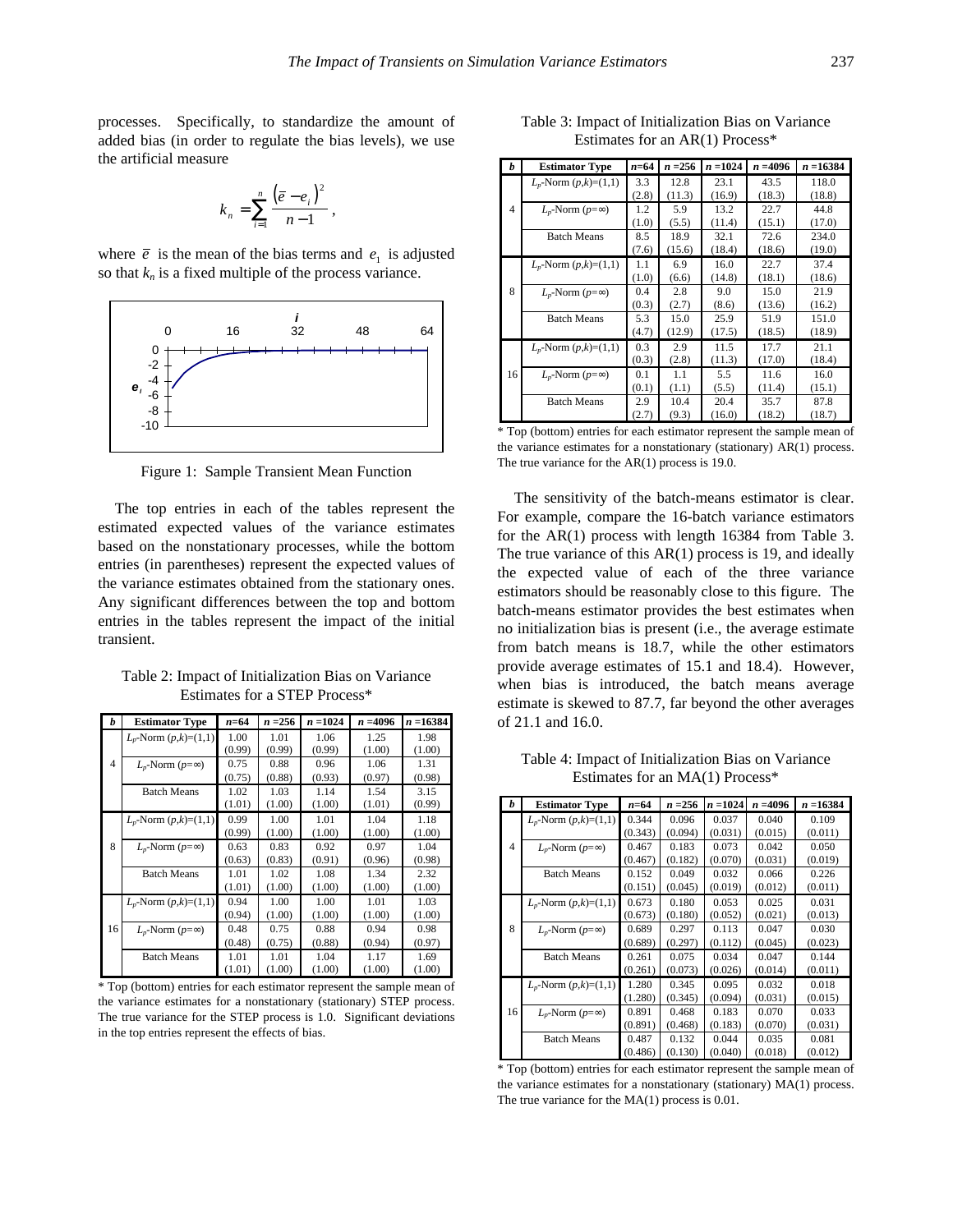For the STEP and the MA(1) process, the results are similar. Thus, for these types of processes and bias functions, it would appear that the batch-means variance estimators, while perhaps more effective for truly stationary processes (note the convergence rates to the proper values in the tables), are indeed less robust to transients than the  $L_p$ -norm variance estimators.

# **5 DISCUSSION AND CONCLUSIONS**

For these examples, we see that the batch-means estimator is more sensitive to bias than are the  $L_p$ -norm estimators. It would seem that this is true because the batch-means estimators use information *between* batches (where this type of bias tends to manifest itself dramatically), while the  $L_p$ -norm estimators only use information *internal* to batches (where the bias is somewhat hidden). Clearly, we could construct bias functions with high frequency components, such that the bias would be hidden when looking across batches and significant when looking inside batches. However, in most real-world applications, the bias tends to be slow moving and positively correlated as in our examples.

Thus, in practice, the impact of initialization bias on variance estimates can be significant. When removing an initial transient from simulation output, it is important to keep in mind the eventual variance estimator that will be used. If this variance estimator is less robust to transients, then one should precede variance estimation with a fairly powerful initialization bias test. If one does not want to be concerned with removing the initial transient, a more robust variance estimator may be chosen.

We demonstrated that the notion of robustness of a variance estimator can, in some sense, be characterized. Further research will be directed toward formalizing this process so that estimator robustness can be used as a criterion for evaluating various variance estimators.

# **ACKNOWLEDGMENT**

David Goldsman's work was supported by National Science Foundation Grant DMI-96-22269.

# **REFERENCES**

- Alexopoulos, C. and A. F. Seila. 1996. Implementing the batch means method in simulation experiments. In *Proceedings of the 1996 Winter Simulation Conference*, 214-221.
- Billingsley, P. 1968. *Convergence of Probability Measures*. New York: John Wiley & Sons.
- Cash, C. R., B. L. Nelson, J. M. Long, D. G. Dippold, and W. P. Pollard. 1992. Evaluation of tests for initialcondition bias. In *Proceedings of the 1992 Winter Simulation Conference*, 577-585.
- Chance, F. 1993. A historical review of the initial transient problem in discrete event simulation literature. Technical Report. School of Operations Research and Industrial Engineering, Cornell University, Ithaca, New York.
- Chung, K. L. 1974. *A Course in Probability Theory*. New York: Academic Press.
- Glynn, P. W. and D. L. Iglehart. 1987. A new initial bias deletion rule. In *Proceedings of the 1987 Winter Simulation Conference*, 318-319.
- Glynn, P. W. and D. L. Iglehart. 1990. Simulation output analysis using standardized time series. *Mathematics of Operations Research* 15: 1-16.
- Goldsman, D., K. Kang, and A. F. Seila. 1997. Cramérvon Mises variance estimators for simulations. To appear in *Operations Research*.
- Goldsman, D., M. Koksalan, D. H. Ockerman, J. Picciuto, and G. Tokol. 1997. Standardized time series *L*<sub>n</sub>-norm confidence interval estimators for simulations. Technical Report. School of Industrial and Systems Engineering, Georgia Institute of Technology, Atlanta, Georgia.
- Goldsman, D., L. W. Schruben, and J. J. Swain. 1994. Tests for transient means in simulated time series. *Naval Research Logistics* 41: 171-187.
- Heidelberger, P. and P. D. Welch. 1983. Simulation run length control in the presence of an initial transient. *Operations Research* 31: 1109-1145.
- Kelton, W. D. and A. M. Law. 1983. A new approach for dealing with the startup problem in discrete event simulation. *Naval Research Logistics Quarterly* 30: 641-658.
- Law, A. M. 1983. Statistical analysis of simulation output data. *Operations Research* 31: 983-1029.
- Law, A. M. and W. D. Kelton 1991. *Simulation Modeling and Analysis*, 2nd Edition. New York: McGraw-Hill.
- Ockerman, D. H. and D. Goldsman. 1996. Tests for transients in simulated time series based on *Lp*-norm variance estimators. Technical Report. School of Industrial and Systems Engineering, Georgia Institute of Technology, Atlanta, Georgia.
- Pawlikowski, K. 1990. Steady-state simulation of queueing processes: a survey of problems and solutions. *ACM Computing Surveys* 22: 123-170.
- Schruben, L. W. 1982. Detecting initialization bias in simulation output. *Operations Research* 30: 569-590.
- Schruben, L. W. 1983. Confidence interval estimation using standardized time series. *Operations Research* 31: 1090-1108.